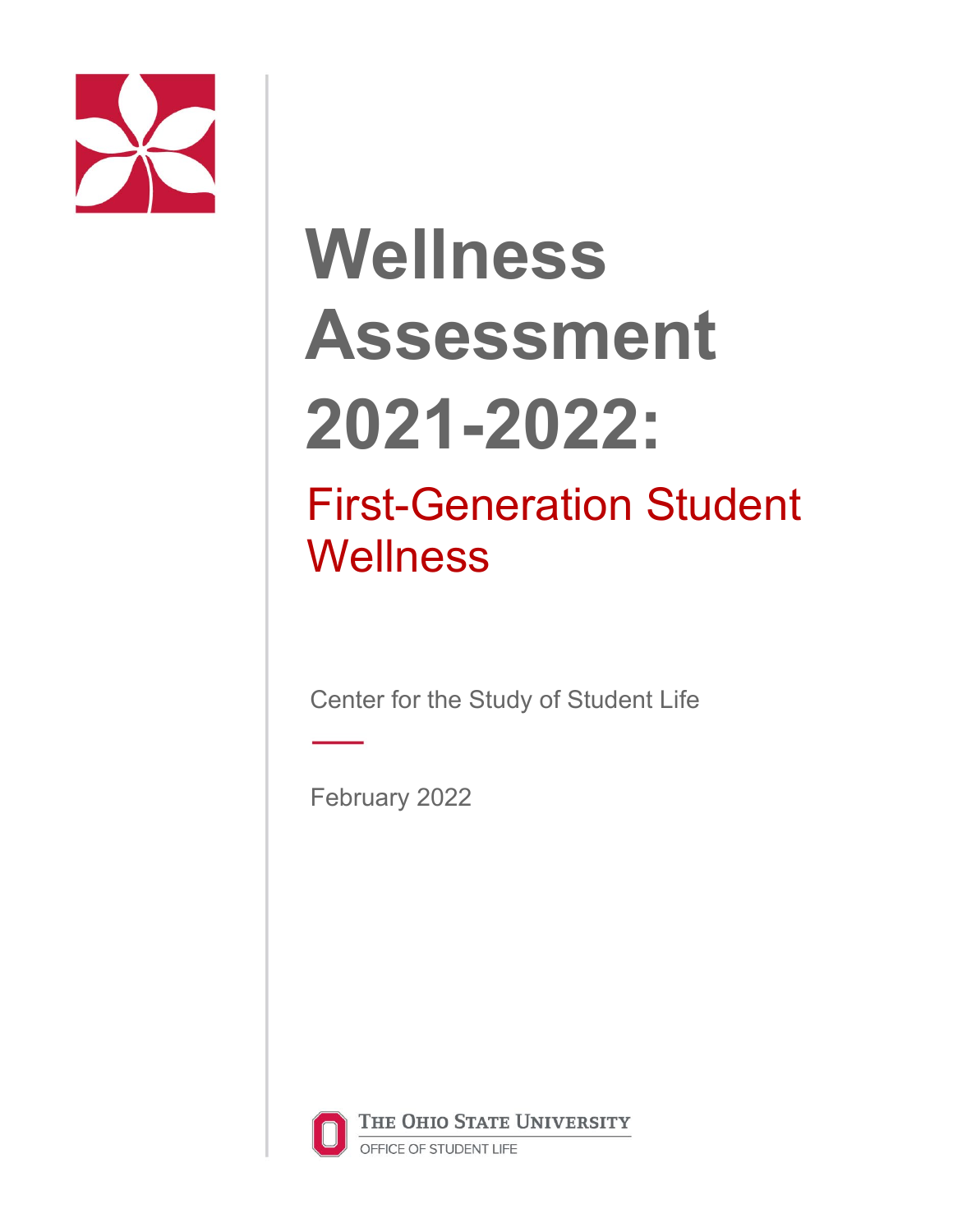# **WELLNESS ASSESSMENT DIMENSIONS & ITEMS**

#### **EMOTIONAL**

- I am able to appropriately manage my feelings.
- I am able to appropriately express my feelings.
- I would be willing to seek help from others when I am having a difficult time.
- I feel that I am able to cope with my daily stress.
- I have a positive image of my body.

#### **CREATIVE**

- I express myself through creative activities.
- I attend arts-related events or programs.
- I think of myself as a creative person.
- I value multiple perspectives when thinking about complex topics.
- The arts help me appreciate other perspectives and cultures.

#### **SPIRITUAL**

- I engage in self-reflection.
- I feel a connection to something larger than myself.
- I seek out meaning in my life.
- I have values, morals, and/or a belief system that helps me make decisions and guides my life.
- Harmony and balance within humanity is important to me.

#### **INTELLECTUAL**

- I am confident in my ability to find solutions to my problems.
- I am confident that I can learn new skills.
- I am interested in learning new things.
- I engage in intellectually engaging activities.
- I feel that my education is a priority.
- I was able to manage my academic workload during my most recent academic term.

OFFICE OF STUDENT LIFE

THE OHIO STATE UNIVERSITY

#### **CAREER**

- I am confident in my career decisions.
- I envision my future career as a means to contribute to society.
- I feel that my current studies will be helpful to my future career.
- I feel that my major/career decision is an appropriate expression of my abilities and personal strengths.
- I feel that my major/career decision is an appropriate expression of what I find meaningful and important in life.
- I feel that I work in a positive environment.
- I feel that I work in a stressful environment.
- I feel that my current job interferes with other aspects of my life.
- I am able to balance my current job with the rest of my life.
- I set achievable goals in my current job.

#### **ENVIRONMENTAL**

- I engage in environmentally friendly behaviors (e.g., turn off lights/faucets, walk or bike).
- I take time to appreciate my surroundings.
- I take time to appreciate nature.
- I think it is important to conserve natural resources.
- If given the opportunity, I recycle.

#### **SOCIAL**

- I feel a sense of belonging in a community.
- I feel supported by my family.
- I feel that I am a person who other people like to be around.
- I have a strong social network.
- I have at least one close friend whom I trust and can confide in.
- I feel comfortable communicating face-to-face with others.
- I rarely feel lonely.

#### **FINANCIAL**

• I think it is important to spend less than I earn.

1

- I am confident that I can plan a financial budget.
- I have enough money saved to handle financial emergencies.
- I track my spending to stay within my budget.
- I feel stressed by the amount of money I owe (credit cards, student loans, car payments, etc.).
- I feel stressed about my personal finances in general.
- I am confident in my ability to
- use credit cards responsibly.

#### **PHYSICAL**

- I am confident that I can exercise regularly.
- I am confident that I can maintain a nutritious diet.
- I eat a nutritious diet.
- I engage in exercise.
- I get at least 7 hours of sleep per night.
- I use alcohol/nicotine/other substances to manage stress.
- I use illicit drugs (e.g., cocaine, ecstasy).
- I use nicotine products (e.g., cigarettes, vaping, smokeless tobacco).
- I use pain medications, sedatives, sleeping medications or tranquilizers (e.g., OxyContin, Vicodin, Percodan; Valium, Xanax, Ambien) for non-medical reasons without a prescription.
- I use stimulants (e.g., Ritalin, Adderall, Dexedrine) for nonmedical reasons without a prescription.
- If you are sexually active, do you practice safer sex?
- How often do you binge drink?
- I use marijuana for non-medical reasons without a prescription.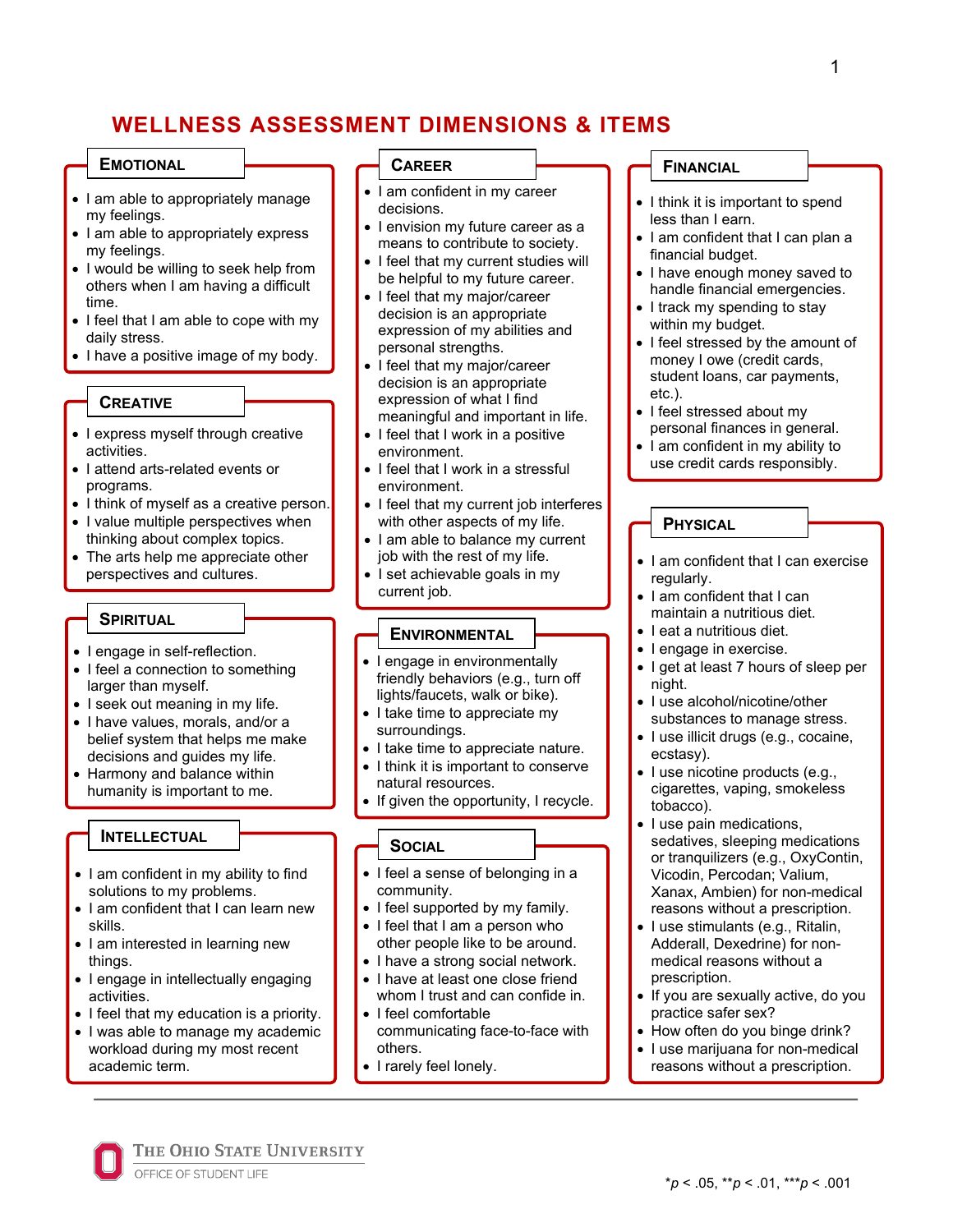# **INTRODUCTION**

The Student Wellness Center in the Office of Student Life at The Ohio State University uses a holistic wellness model that includes nine key dimensions of wellness, which are: career, creative, emotional, environmental, financial, intellectual, physical, social and spiritual.

The Wellness Assessment was designed to measure these nine dimensions of wellness to give students a better understanding of their own wellness and provide them with resources that they can utilize at Ohio State to improve their wellness. The Wellness Assessment is open yearround to all students. This report documents differences in each dimension of wellness between first-generation students (*n* = 400) and all other students who self-selected into participating in the survey during October 2021 (*n* = 1,237).

## **METHODOLOGY**

Each wellness dimension in the survey contains items to assess a range of attitudes and behaviors. Scores were calculated by adding together the values of all of the survey items within a given dimension, then dividing that sum by the total number of items, which produced an average wellness score for each dimension. The scores for respondents who did not answer all of the items within a dimension were calculated by summing the scores for the answered items and dividing that sum by the total number of items answered. Students who failed to provide several responses within a dimension (i.e., answered less than 50% of the items within a dimension) were not given an average wellness score for that dimension, since creating wellness scores based on too few items would not be an accurate representation of that overall wellness dimension. Respondents needed to have an average wellness score for all nine dimensions to be included in this report.

These wellness attitudes and beliefs were measured using a Likert scale; respondents indicated their level of agreement with various statements on a 5-point scale. When asked about behaviors, respondents reported the frequency of the occurrence, also on a 5-point scale. Wellness scores for each dimension range from 1 to 5, with higher scores indicating more positive attitudes and behaviors. Negative items were reverse coded so that unhealthy responses were associated with a lower score.

Respondents' scores for each of the nine dimensions were also recoded into three categories to illustrate the percentage of students with fair, adequate and exceptional mean wellness dimension scores. Students whose wellness dimension score is 'fair' have a mean score of 3.0 or lower for that dimension. Students whose wellness dimension score is 'adequate' have a mean score greater than 3.0 but less than 4.5 for that dimension. Lastly, students whose wellness dimension score is 'exceptional' have a mean score of 4.5 or higher for that dimension.

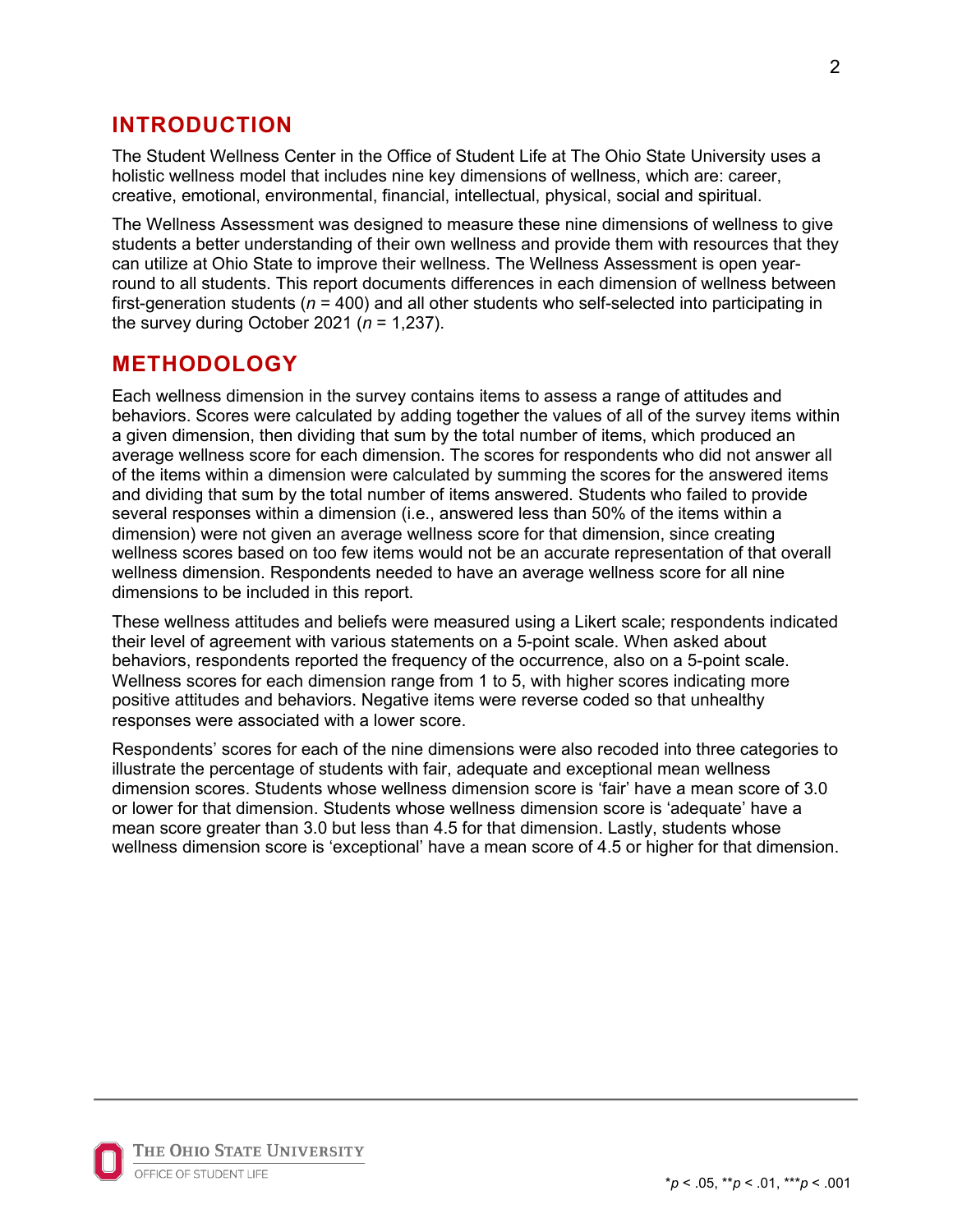# **HIGHLIGHTS**

- Among first-generation students, the wellness dimensions with the highest scores were the environmental (**4.10**), physical (**4.06**), spiritual (**3.97**) and intellectual (**3.97**) dimensions.
- Compared to all other students who self-selected into taking the survey, first-generation students had a significantly lower career (**3.77** vs. **3.69**), emotional (**3.41** vs. **3.28**), environmental (**4.19** vs. **4.10**), financial (**3.57** vs. **3.43**), intellectual (**4.13** vs. **3.97**), physical (**4.13** vs. **4.06**), social (**3.76** vs. **3.53**) and spiritual (**4.06** vs. **3.97**) wellness dimension score.

# **FINDINGS**

# **WELLNESS SCORES ACROSS DIMENSIONS**

Figure 1 below compares the mean scores for each of the nine dimensions of wellness for firstgeneration students and all other students who self-selected into taking the survey during October 2021. A higher mean score (i.e., closer to 5.0) indicates more positive attitudes and behaviors regarding each dimension. To investigate whether differences between these two groups of students were statistically significant, independent samples *t*-tests were conducted. Asterisks in the chart denote statistically significant differences between the two groups' average scores. Overall, a statistically significant difference was detected between firstgeneration students and all other students on the career, emotional, environmental, financial, intellectual, physical, social and spiritual wellness dimensions.



**Figure 1. Average wellness dimension scores**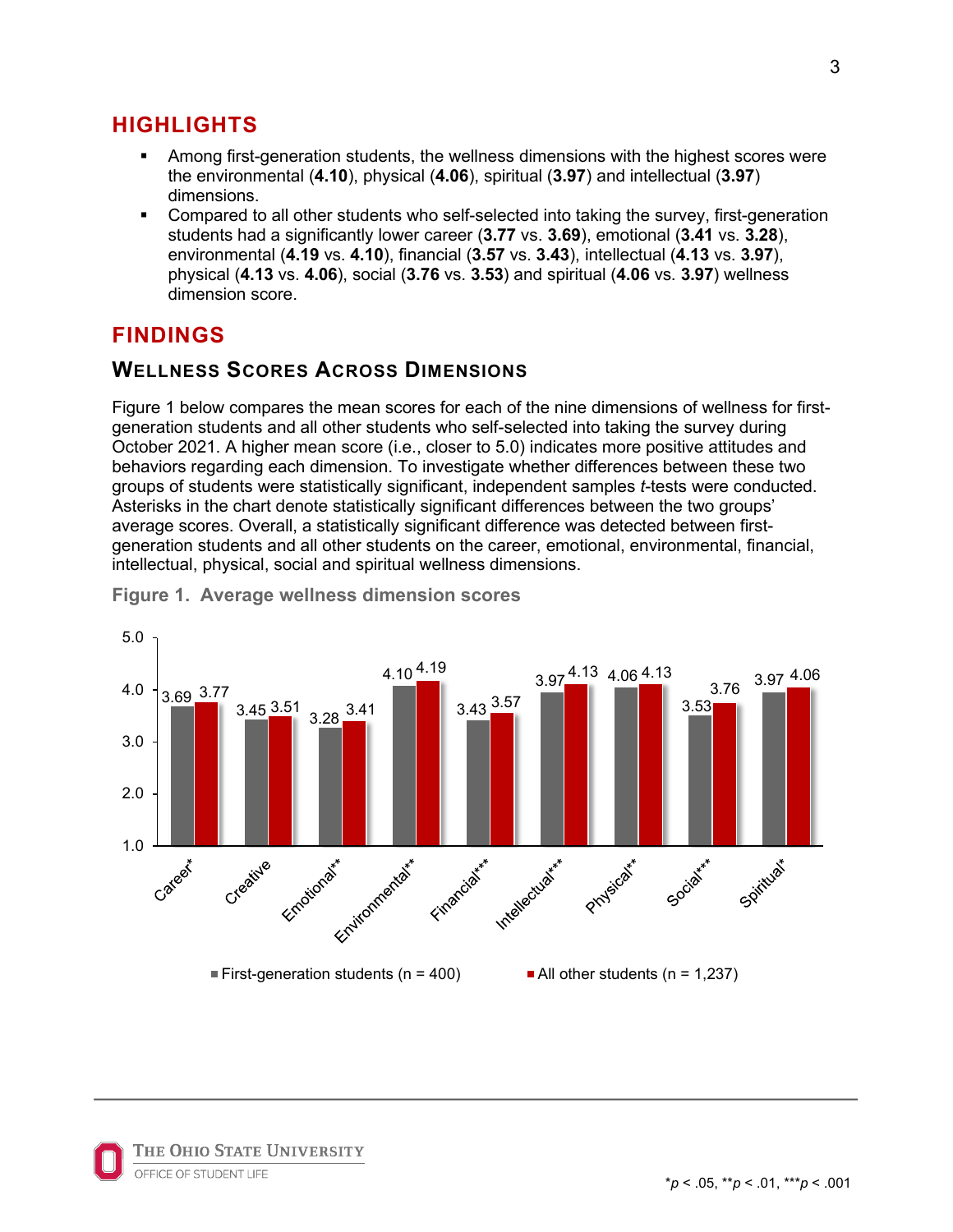Students' mean scores for the nine dimensions were then recoded into three categories. Figure 2 on page 5 illustrates the percentage of students with fair, adequate and exceptional mean wellness dimension scores.

Students whose wellness dimension score is categorized as 'fair' have a mean score of 3.0 or lower for that dimension. Students who fall within the 'fair' category have room to grow and improve their wellness within that dimension since they reported more negative or neutral attitudes and behaviors regarding that wellness dimension.

Students whose wellness dimension score is categorized as 'adequate' have a mean score greater than 3.0 but less than 4.5 for that dimension. In general, these students have reported mostly positive attitudes and behaviors within that dimension and are effectively practicing that dimension of wellness. However, these students could still benefit from wellness programming and education that continues to support and encourage them to take active steps towards improving their overall well-being.

Lastly, students whose wellness dimension score is 'exceptional' have a mean score of 4.5 or higher for that dimension. Students who fall within the 'exceptional' category are successfully embodying what it means to be well within that dimension as they are reporting the strongest positive attitudes and behaviors within that dimension.

To investigate whether differences between the percentage of the first-generation versus all other students within each of the three categories were statistically significant, chi-square tests of independence were conducted. Statistically significant differences were detected between the two groups of students within each of the three categories for the emotional, environmental, financial, intellectual, physical and social wellness dimensions.